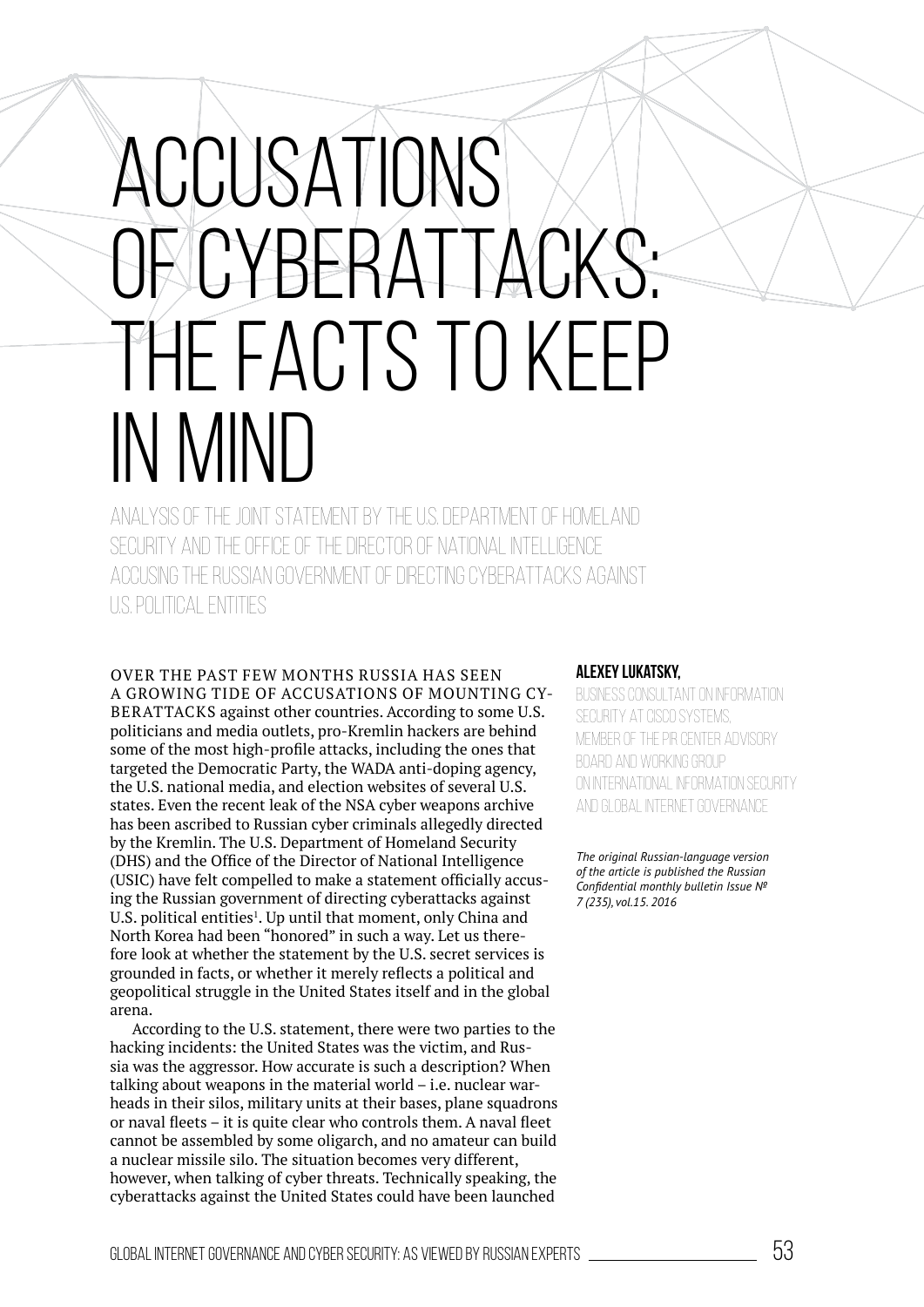from Russia, from the United States itself, or from any other country that wanted to frame Russia and to see it accused of unfriendly actions against America. All that was needed for such a frame was to lease a server at any of the numerous Russian data processing centers. Or, even simpler, the malefactor could have just hacked a computer at any of the Russian government agencies in order to make them appear the source of the attack.

To speak with certainty about who was behind the cyberattacks against the U.S. governmental and private entities, one needs to look at such attributes of the attacks as their source, their timing, and – most importantly - the attacker's motivation. To ascertain these facts, one needs to collect concrete pieces of evidence – also referred to as indicators – that will point to the perpetrator. These attribution indicators include:

- Registration of the IP address and of the domains either involved in the attack or providing the infrastructure required for the attack. These include not just the country of registration but such information as the owner of the domain or the IP address, and the owner's contact details.
- Tracing of the attack to its source, or at least to the general location of the source. Many of the network devices that underpin the Internet infrastructure have the functionality required for such tracing.
- Timing. Investigators often look at the time and date of the writing of the malicious code, as well as the time when the attack was launched, or when it was at its most active. with some reservations, such information can be used for further analysis. In and of itself, it cannot positively identify the perpetrator, but it can narrow down the list of countries that may have been involved in the attack.
- Analysis of the malicious code itself. The code may contain comments, notes, links to websites, domain names, and IP addresses involved in the attack, as well as information about the operating system in which the code was written, the language of the code, and other regional settings.
- Apart from studying fragments of the code, some researchers also try to identify the "signature" of the code-writers and determine which school of programming they come from, i.e. American, Russian, Chinese, etc.
- Signature analysis is closely linked to the linguistics  $-$  or, more precisely, to the stylistic analysis of the text contained in notes, comments, references, etc. It is well-known that depending on the person's national, cultural, and linguistic background he or she will have a different style of writing, which can be identified and pinned down to a certain geographic location.
- The so-called honeypots: this is a once-popular instrument that is now making a comeback. It boils down to creating a fake website specifically designed to attract a cyberattack, whereupon experts study the traces left by the perpetrators.
- Another instrument is classical investigation techniques of the kind we have all read about in crime fiction. These involve undercover agents, infiltrators, supergrasses, and other sources of information that can at the very least narrow down the circle of the potential suspects.
- Analysis of activity on message boards and in social networks.

In some cases the perpetrator can be identified on the basis of the steps he or she takes after the attack – this is the so-called post-factum analysis. Sometimes the hackers boast about the attack or accidentally spill the beans on their social network pages. Sometimes – for example, when the target is a bank – the perpetrators can be traced by following the money. Stolen information often surfaces in the open or invitation-only online auctions and exchanges. Investigators posing as potential buyers can haggle with the seller and use the process to obtain valuable information that can help them to attribute the attack.

The joint statement by the DHS and USIC does not offer any solid proof. It contains only general phrases claiming that the methods and the motivation of the attacks point to Russia, and that the servers used in the attacks belong to a Russian company. Unfortunately, in and of itself, the address used in the attack cannot be regarded as a solid piece of evidence; it does not mean that the owner of the address was the actual perpetrator. The server may have been merely one of the numerous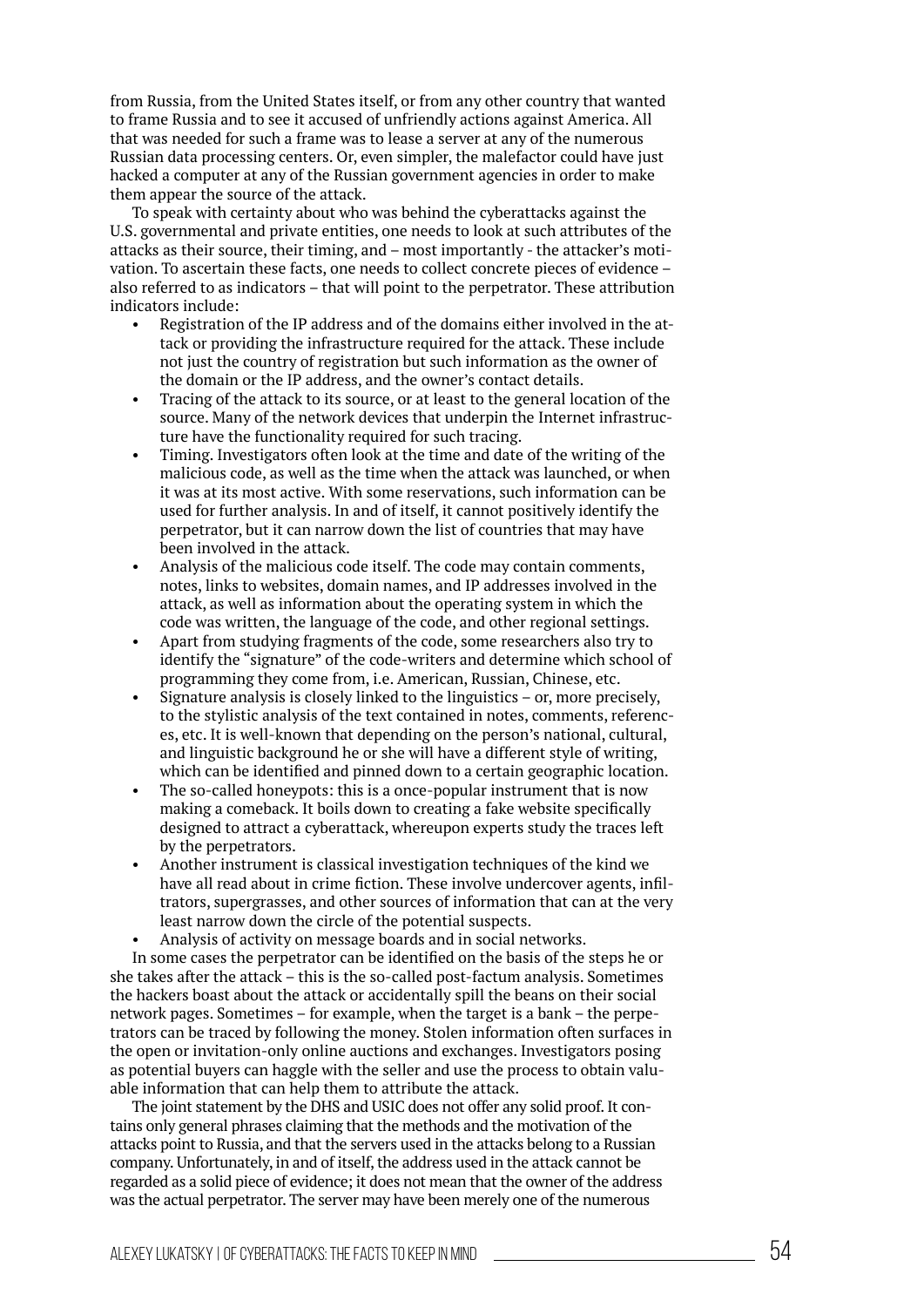links in a long chain. It may have been hacked, unbeknownst to its owner. Nevertheless, the various companies that investigated the hacking of the Democratic Party's servers (ThreatConnect, CrowdStrike, Fidelis, Mandiant, and others), build their case against Russia on the one attribute – the ownership of the address used in the attack – that is the easiest to fake. In some cases they even mention the Moscow time zone as evidence of the alleged "Russian trace", forgetting that Russia is spread across nine different time zones, and that (depending on summer or winter time) Moscow itself can be in the same time zone as Turkey, Iraq, and Syria. All three countries have the potential motivation to mount a cyberattack against the United States.

The alleged evidence of the Russian government's complicity in the attacks also leaves much to be desired. For example, this is how the case against the Kremlin was put by The Independent: "And who was responsible for the leak? Almost certainly, experts say, the Russians, directly or indirectly. For one thing, the Kremlin has a long record *in doing this sort of thing, meddling in internal politics across Europe. Back when the DNC hack became public, in mid-June, Russian agents were identified as prime suspects"*. And this is what CrowdStrike had to say on the matter: "*Extensive targeting of defense ministries and other military victims has been observed, the profile of which closely mirrors the* strategic interests of the Russian government, and may indicate affiliation with the Main *Intelligence Department, or GRU, Russia's premier military intelligence service.*" To summarize, Russia's accusers insist that only the Russian secret services, and no-one else, would have an interest in attacking U.S. political and military targets in cyberspace. Unfortunately, neither the IP address tracing, nor linguistic analysis, nor any other technical attributes answer the question of why the attack was launched; all they can do is try to determine the source of the attack. The only instruments that can potentially answer the question "why?" are analysis of social network activity, post-factum analysis, and the work of agents in the field – all of which take time.

A definitive answer to the question "Why?" may be simply impossible to obtain. There are many reasons for that, including:

- Geopolitics. when somebody wants to portray as certain country as enemy and construct a link between an attack and a certain government, reason and logic are often left by the wayside. Besides, identifying the real source of a complex attack routed via several countries and even several continents requires active cooperation between specialists from different jurisdictions, and from countries that may be at odds with each other.
- Legal framework. Cyberspace is the only one of all the spaces (land, sea, air, and outer space) that is not regulated by any international law. All attempts at cyberspace regulation, as well as efforts to agree at least some kind of voluntary code of conduct, have failed. Another complication is that cyberspace is independent of geography. And unlike the traditional spaces in which warfare is waged, nation-states are not the only recognized actors in cyberspace. There are numerous other actors, such as armed rebels, terrorist groups, and cyber-anarchists. In essence, we are at the threshold of a new technological order, with the entire system of international law undergoing major transformations triggered by the rise of IT.
- Technology. when the protocols that underpin the Internet were being designed back in the 1960s and 1970s, few must have worried about the need for positive identification of every link in the chain that takes a data packet from Point A to Point B. In fact, the entire Internet technology is based on decentralization and distributed architecture. The situation is further compounded by the lack of clear definitions; the absence of generally accepted rules or standards regarding trafic monitoring, accounting and exchange; vast volumes of trafic (resulting in short storage time for digital evidence); and the use of intermediate proxy servers.
- Economic considerations. Neither the telecoms companies, nor the hosting providers or other commercial actors involved in the workings of the Internet are interested in long-term storage of digital evidence, or in conducting proper investigations of cyberattacks that would result in a clear attribution. Their priority is uninterrupted work of all their services, which requires rapid recovery and restoration of their systems to a pre-attack state, usually resulting in the destruction of evidence.